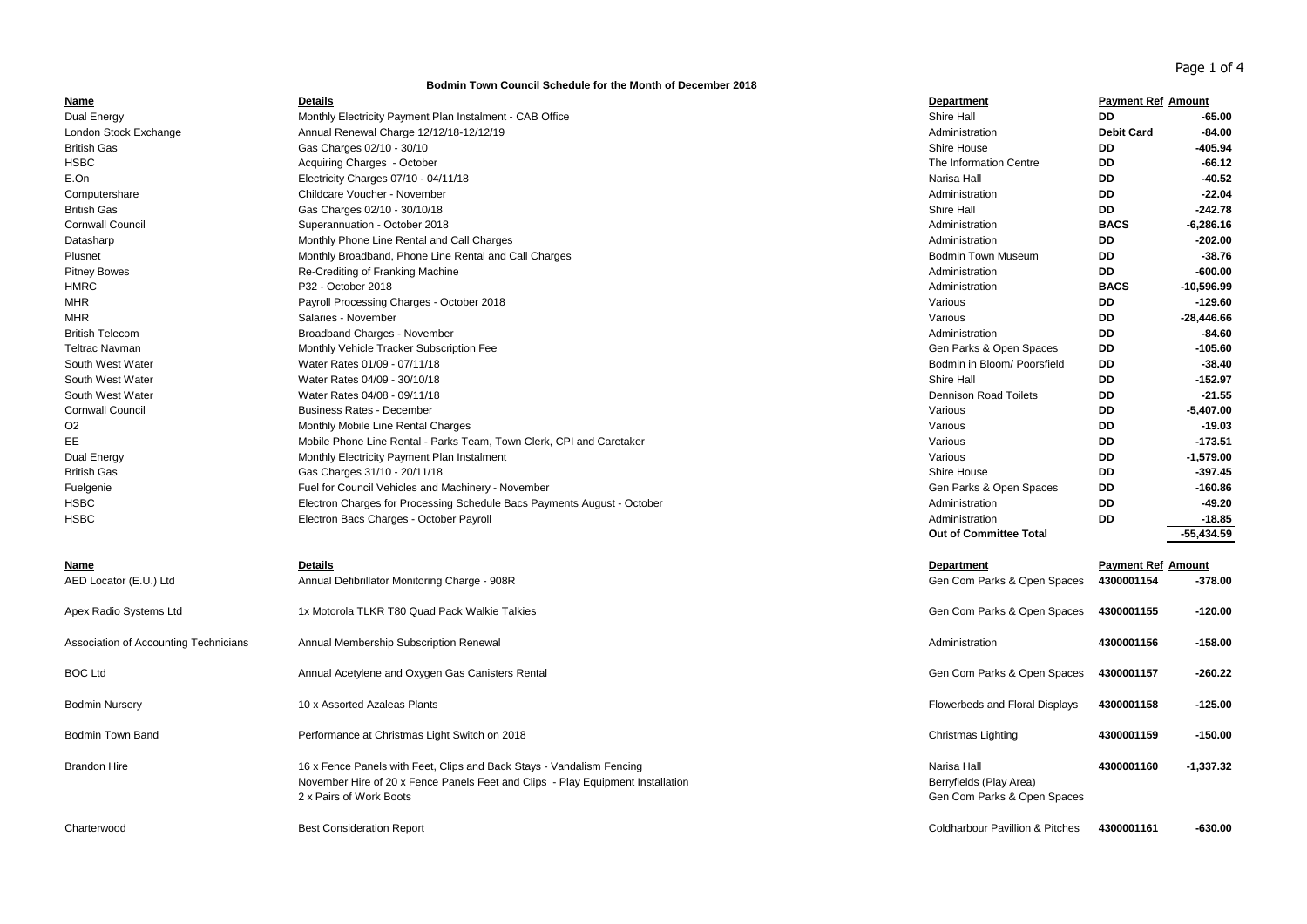|                                   |                                                                                                                                                                 |                                                                                           |            | Page 2 of 4 |
|-----------------------------------|-----------------------------------------------------------------------------------------------------------------------------------------------------------------|-------------------------------------------------------------------------------------------|------------|-------------|
| <b>City Plumbing Supplies Ltd</b> | 1 x White Toilet Seat                                                                                                                                           | <b>Priory Toilets</b>                                                                     | 4300001162 | $-13.19$    |
| Classic Fire Ltd                  | Replacement of 6L Water Fire Extinguisher - Shire Hall                                                                                                          | Health & Safety                                                                           | 4300001163 | $-72.00$    |
| <b>Cockrams Surveying</b>         | Schedule of Dilapidation Report                                                                                                                                 | <b>Coldharbour Pavillion &amp; Pitches</b>                                                | 4300001164 | $-960.00$   |
| Cornwall Council                  | Annual Premises Licence Renewal Fee - Suite<br>License to Work Within Highway Limits and Event Road Closure Order                                               | Shire House Complex<br>Christmas Lighting                                                 | 4300001165 | $-310.00$   |
| <b>Cormac Solutions Ltd</b>       | Cleaning Contract for Public Toilets - October & November                                                                                                       | Priory Park Toilets/Fair Park<br><b>Toilets/Higher Bore Street Toilets</b>                | 4300001166 | $-5,592.69$ |
|                                   | Servicing and Repairs to Berlingo and Doblo Vans<br>Fee for 12 months Use of Wash Bay at Cormac Workshops<br>Play Park Inspections SLA February and August 2019 | Gen Com Parks & Open Spaces<br>Gen Com Parks & Open Spaces<br>Gen Com Parks & Open Spaces |            |             |
| <b>Cornwall Drains</b>            | Work to Unblock St Petroc's Well on Church Square                                                                                                               | St Petrocs Closed Churchyards                                                             | 4300001167 | $-228.00$   |
| Datasharp UK Ltd                  | Telephone System Maintenance Contract 24/12 - 23/01/19                                                                                                          | Shire Hall/Shire House Complex                                                            | 4300001168 | $-96.97$    |
| Davey Electrical Services Ltd     | Supply and Installation of New Flood Light                                                                                                                      | Shire Hall                                                                                | 4300001169 | -658.27     |
| Premier Forest Products Ltd       | 20 x Multi Fix Anchor - Vandalism Fencing                                                                                                                       | Narisa Hall                                                                               | 4300001170 | $-16.80$    |
| E.On - Unmetered supplies         | Electricity Charges for Street Lighting - November                                                                                                              | <b>Fair Park</b>                                                                          | 4300001171 | -74.22      |
| Heritage Content Company Ltd      | Loan Supply of Digital Images of Berry Tower and Map for Interpretation Board                                                                                   | Old Cemetery - Cross Lane                                                                 | 4300001172 | $-72.00$    |
| Jewson Limited                    | 1 x Length of Threaded Bar<br>8 x Sets of Quick Links                                                                                                           | Berryfields (Play Area)<br>Fair Park/Priory Park                                          | 4300001173 | $-38.52$    |
| Keep Britain Tidy                 | 14 x Various Size Signs for We're Watching You Campaign                                                                                                         | <b>Hillside Park</b>                                                                      | 4300001174 | $-300.00$   |
| <b>Kestrel Guards</b>             | Guard Cover for Room Bookings 09/11 - 30/11/18<br>Guard Patrols Around Narisa Hall 09/11 - 01/12/18                                                             | Shire House Complex<br>Gen Com Parks & Open Spaces                                        | 4300001175 | $-349.20$   |
| Leo Office Supplies               | 1x Hands Free Cross Cut Shredder<br>1 x Black Operator Chair                                                                                                    | Administration<br>Administration                                                          | 4300001176 | $-416.79$   |
|                                   | Lighting & Illumination Technology Experience L16 x Sets of Multi Colour Outdoor Lights and 20 x Power Leads                                                    | Christmas Lighting                                                                        | 4300001177 | $-378.00$   |
| Marldon Christmas Trees           | 1 x 25ft Christmas Tree                                                                                                                                         | Christmas Lighting                                                                        | 4300001178 | $-585.00$   |
| <b>NISBETS</b>                    | 108 x Toughened Glass Tumblers and 12 x Glass Jugs                                                                                                              | Shire House Complex                                                                       | 4300001179 | $-101.86$   |
| <b>Andrew Oates</b>               | Servicing of 1 x Strimmer and 2 x Hedge Trimmers                                                                                                                | Gen Com Parks & Open Spaces                                                               | 4300001180 | $-152.45$   |
| Officesmart                       | Various Stationery                                                                                                                                              | Administration                                                                            | 4300001181 | $-179.44$   |
| Nationwide Platforms Ltd          | Hire of Van Mounted Access Platform for Christmas Lights Installation 21/11 - 28/11/18                                                                          | Christmas Lighting                                                                        | 4300001182 | $-1,178.16$ |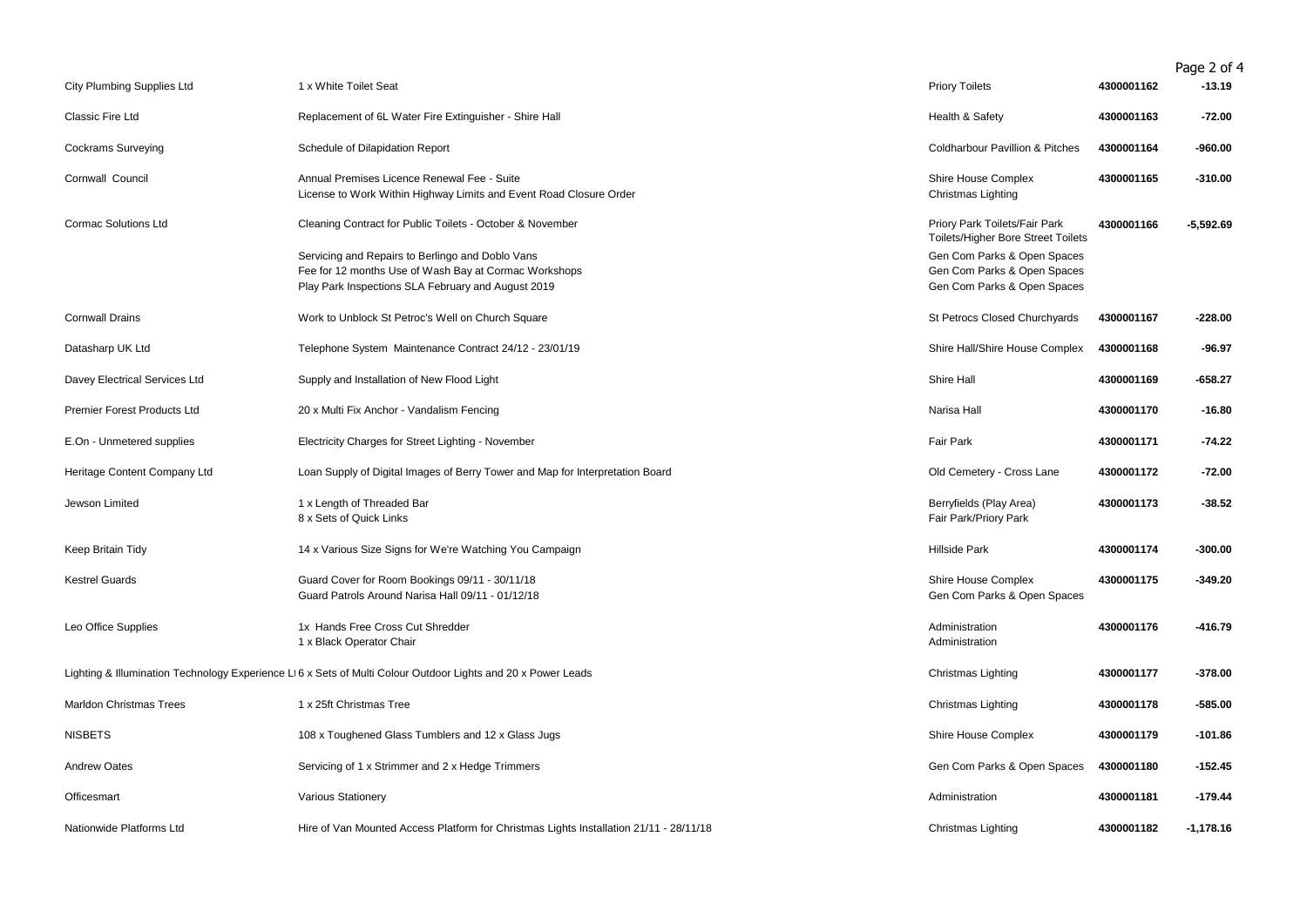|                                     |                                                                                                                                                    |                                                            |            | Page 3 of 4 |
|-------------------------------------|----------------------------------------------------------------------------------------------------------------------------------------------------|------------------------------------------------------------|------------|-------------|
| Phoenix Print (Bodmin) Ltd          | Printing of 130 x Christmas Cards                                                                                                                  | General Mayoral & Civic                                    | 4300001183 | $-184.80$   |
| Preservation Equipment Ltd          | 10 x Archival Binders                                                                                                                              | <b>Bodmin Town Museum</b>                                  | 4300001184 | $-401.34$   |
| Saniflo Services                    | Call out to Repair Blocked Disabled Toilet                                                                                                         | Shire Hall                                                 | 4300001185 | $-85.00$    |
| Trade UK                            | 1 x Extension Lead, 2 x Timer, 1 x Bolle Safety Glasses and 1 x Pair of Safety Boots<br>10 x Mending Plates, 4 x 16w Lights Bulbs and 100 x Screws | Gen Com Parks & Open Spaces<br>Shire House Complex         | 4300001186 | $-111.36$   |
| G4S Cash Solutions (UK) Limited     | Cash Collection and Processing Charges - January                                                                                                   | Priory Car Park                                            | 4300001187 | $-424.48$   |
| SUEZ Recycling and Recovery UK Ltd  | Trade and Recycling Waste Collections - November                                                                                                   | Shire House Complex                                        | 4300001188 | -94.36      |
| South Western Federation of Museums | Annual Membership Subscription Renewal 21/11/18 - 20/11/19                                                                                         | <b>Bodmin Town Museum</b>                                  | 4300001189 | -25.00      |
| South West Loos                     | Hire of Portable Toilet Unit and 2 x Service Visits                                                                                                | Poorsfield                                                 | 4300001190 | $-52.80$    |
| Spot On Supplies Itd                | Various Cleaning and Domestic Supplies                                                                                                             | Shire House Complex                                        | 4300001191 | $-164.27$   |
| Stacey's Christmas Trees            | 1 x 19ft and 8 x 4ft Nordman Fir Trees                                                                                                             | Christmas Lighting                                         | 4300001192 | $-320.00$   |
| Tinten on Farm Composting Ltd       | 7 x Loads of Green Waste for Recycling<br>2 x Loads of Green Waste for Recycling<br>1 x Loads of Green Waste for Recycling                         | Gen Com Parks & Open Spaces<br>Priory Park<br>Coldharbour  | 4300001193 | $-306.27$   |
| <b>Tor Mark Press</b>               | Various Book Titles Sold 2018/19<br>Various Book Titles Sold 2018/19                                                                               | The Information Centre<br><b>Bodmin Town Museum</b>        | 4300001194 | $-774.24$   |
| <b>Tudor Environmental</b>          | 1 x Henchman Professional Step Ladder<br>1 x Pruning Saw, 1 x Pole Saw, 1 x Chainsaw Chain, 1 x Felling Lever and 50 x Lynch Pins                  | Gen Com Parks & Open Spaces<br>Gen Com Parks & Open Spaces | 4300001195 | $-867.11$   |
| <b>Turnaround Cleaning</b>          | Cleaning of Offices, Bathrooms and Public Spaces - November                                                                                        | Shire House Complex                                        | 4300001196 | $-1,069.20$ |
| Victoria Truck and Van Hire         | Collection of 25ft Christmas Tree and Delivery to Bodmin                                                                                           | Christmas Lighting                                         | 4300001197 | $-390.00$   |
| Vincent Tractors Ltd                | Ifor Williams TT3621E Trailer with 8" Steel Ramps, Mesh Sides and Rear Light Guards                                                                | Gen Com Parks & Open Spaces                                | 4300001198 | $-5,124.00$ |
| Viridor Waste Management Ltd        | Hire of Skip and 2 x Collections of Waste - November                                                                                               | Gen Com Parks & Open Spaces                                | 4300001199 | $-751.00$   |
| Western Office Equipment            | 1 x Sam4s Second Hand Cash Register                                                                                                                | Bodmin Town Museum                                         | 4300001200 | $-348.00$   |
| Wovina Woven Labels                 | Various Work Clothing with Embroidered Logos                                                                                                       | The Information Centre                                     | 4300001201 | $-268.80$   |
| Eric Brown Plumbing and Heating     | Call Out to Inspect Water Leak in Store Cupboard<br>Supply and Installation of Replacement Urinal - Vandalism                                      | Fair Park<br><b>Priory Park</b>                            | 4300001202 | $-307.86$   |
| Mr AJ Wanless                       | Various Electrical Works and Repairs for Christmas Trees and Lights                                                                                | Christmas Lighting                                         | 4300001203 | $-738.69$   |
| Unison                              | <b>Employee Deductions - November</b>                                                                                                              | Administration                                             | 4300001204 | $-30.90$    |